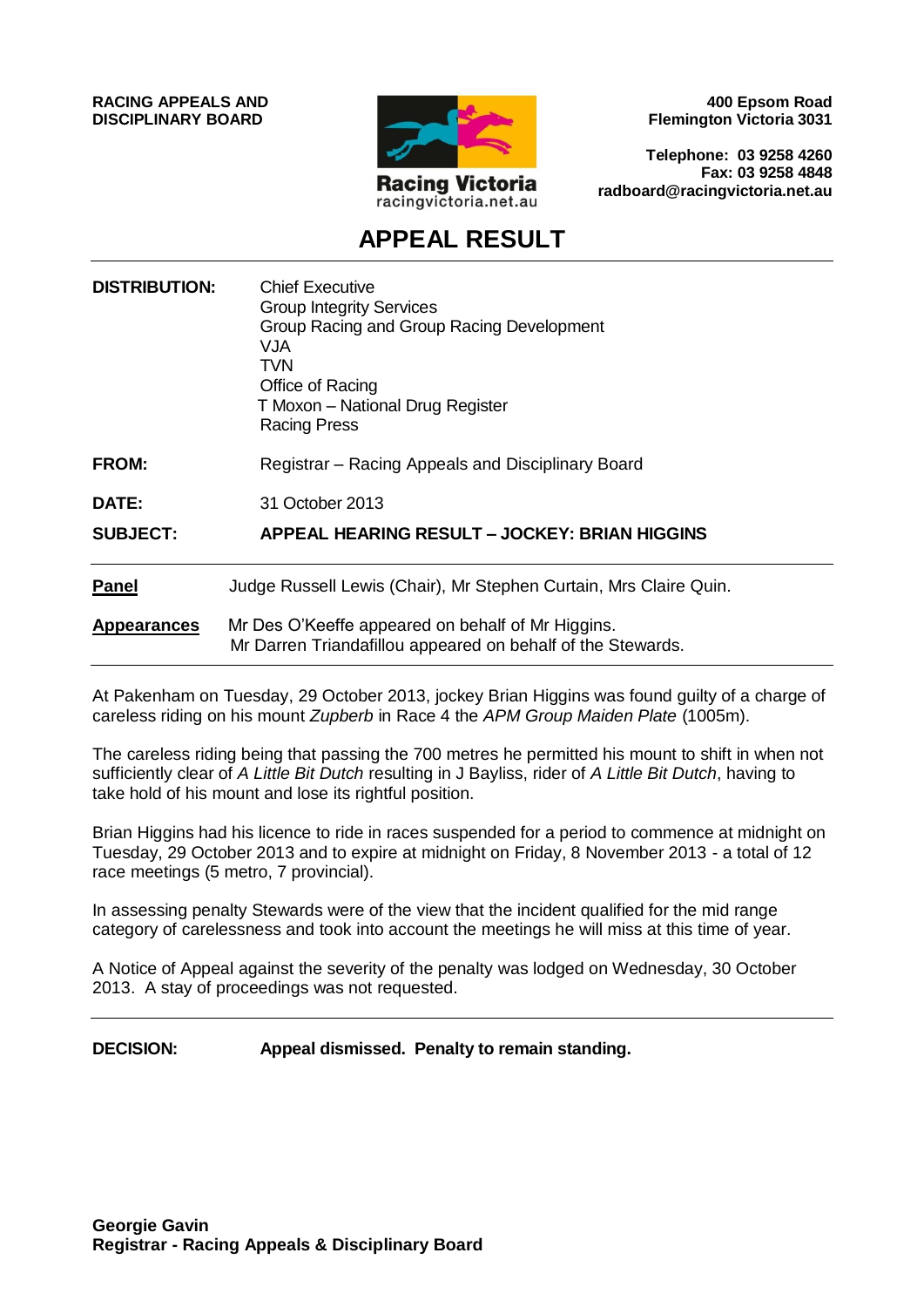# **TRANSCRIPT OF PROCEEDINGS**

### **RACING APPEALS AND DISCIPLINARY BOARD**

\_\_\_\_\_\_\_\_\_\_\_\_\_\_\_\_\_\_\_\_\_\_\_\_\_\_\_\_\_\_\_\_\_\_\_\_\_\_\_\_\_\_\_\_\_\_\_\_\_\_\_\_\_\_\_\_\_\_\_\_\_\_\_

**HIS HONOUR JUDGE R.P.L. LEWIS, Chairman MR S. CURTAIN MS C. QUIN**

#### **EXTRACT OF PROCEEDINGS**

**DECISION**

## **IN THE MATTER OF THE APM GROUP MAIDEN PLATE OVER 1005 METRES AT PAKENHAM ON 29/10/13**

**JOCKEY: BRIAN HIGGINS**

#### **MELBOURNE**

#### **THURSDAY, 31 OCTOBER 2013**

MR D. TRIANDAFILLOU appeared on behalf of the RVL Stewards

MR D. O'KEEFFE appeared on behalf of the Appellant